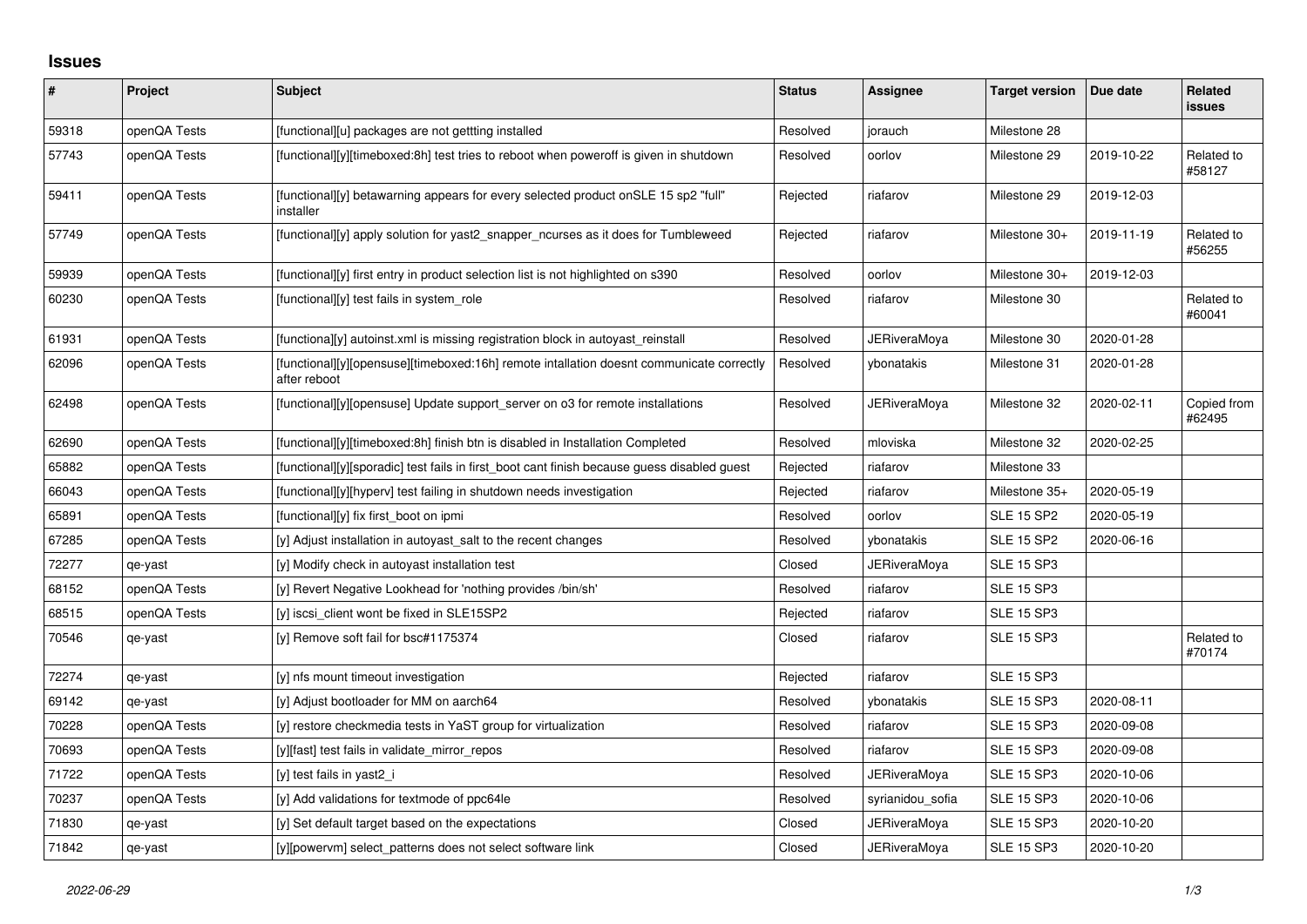| $\pmb{\#}$ | Project            | <b>Subject</b>                                                                     | <b>Status</b> | Assignee   | <b>Target version</b> | Due date   | Related<br>issues                             |
|------------|--------------------|------------------------------------------------------------------------------------|---------------|------------|-----------------------|------------|-----------------------------------------------|
| 71608      | qe-yast            | [y] post fail hooks fails with script timeout, no logs collected                   | Closed        | riafarov   | <b>SLE 15 SP3</b>     | 2020-10-20 |                                               |
| 49697      | openQA Project     | [Bug] Needle panel shows incorrect matches                                         | Rejected      |            |                       |            |                                               |
| 59061      | openQA Tests       | test fails in installation                                                         | Rejected      |            |                       |            |                                               |
| 62495      | openQA Tests       | [functional][y][opensuse] Update support server on o3 for remote installations     | Closed        |            |                       |            | Copied to<br>#62498                           |
| 64165      | openQA Tests       | [functional][y][periodic] test fails in nis_server                                 | Rejected      |            |                       |            |                                               |
| 68908      | openQA Tests       | [y] Remove deprecated sections from autoyast profile                               | Rejected      |            |                       |            |                                               |
| 95455      | openQA Tests       | [qac][kernel] Make record_soft_failure shows error as regression                   | New           |            |                       |            |                                               |
| 54041      | openQA Project     | test terminates in openga in scenario with raid partitioning                       | Resolved      | okurz      |                       |            |                                               |
| 55949      | openQA Tests       | [functional][y] yaml schedulers are not found                                      | Resolved      | riafarov   |                       |            |                                               |
| 55964      | openQA Tests       | [functional][y] test fails in scc registration because of missing step             | Rejected      | riafarov   |                       |            |                                               |
| 59012      | openQA Tests       | [functional][y] test fails in yast_sysconfig                                       | Resolved      | riafarov   |                       |            |                                               |
| 59309      | openQA Tests       | [Functional][y]test fails in verify_ext4                                           | Rejected      | riafarov   |                       |            |                                               |
| 59312      | openQA Tests       | [functional][y] could not resolv repos urls                                        | Rejected      | riafarov   |                       |            |                                               |
| 61100      | openQA Tests       | [functional][y] test fails in scc_registration                                     | Resolved      | riafarov   |                       |            |                                               |
| 65858      | openQA Tests       | [functional] ppc64le iso is not bootable                                           | Rejected      | riafarov   |                       |            |                                               |
| 112442     | openQA auto review | auto review:"'systemctl--no-pager start slurmctld' failed":force result:softfailed | Resolved      | ybonatakis |                       |            |                                               |
| 64328      | openQA Tests       | [functional][y] fix hostname_inst from btrfs_libstorage-ng                         | Rejected      | ybonatakis |                       |            |                                               |
| 66427      | openQA Project     | openga-cli cant trigger single job                                                 | Rejected      | ybonatakis |                       |            |                                               |
| 91941      | openQA Tests       | [qac] test fails in docker_runc                                                    | Resolved      | ybonatakis |                       |            |                                               |
| 108581     | openQA Tests       | False softfails in scc_registration                                                | Resolved      | vbonatakis |                       |            |                                               |
| 55151      | openQA Project     | [functional][y] provide message explaining the failure in script_run               | Resolved      | ybonatakis |                       | 2019-10-08 |                                               |
| 69862      | openQA Tests       | [y] supportserver_generator_from_hdd fails for x86_64                              | Resolved      | ybonatakis |                       | 2020-08-25 |                                               |
| 58319      | openQA Project     | [openga-client] make --form visible in the help output                             | Resolved      | mkittler   | Done                  |            |                                               |
| 65447      | qe-yast            | [functional][y] Extend form of salt-formulas test                                  | <b>New</b>    |            | future                |            |                                               |
| 69259      | qe-yast            | [y] Test fully qualified domain name as an input for yast2-network                 | <b>New</b>    |            | future                |            |                                               |
| 71026      | qe-yast            | [y] Validate updated package version with self_update                              | <b>New</b>    |            | future                |            |                                               |
| 68146      | openQA Project     | Implement colored and interactive logs                                             | Resolved      | okurz      | future                |            | Related to<br>#34978,<br>Related to<br>#16180 |
| 68579      | qe-yast            | [y] gitlab-ci needs another stage for verify file existence                        | Rejected      | riafarov   | future                |            |                                               |
| 71896      | openQA Tests       | [y] Expert partitioning framework refactoring                                      | Rejected      | riafarov   | future                |            |                                               |